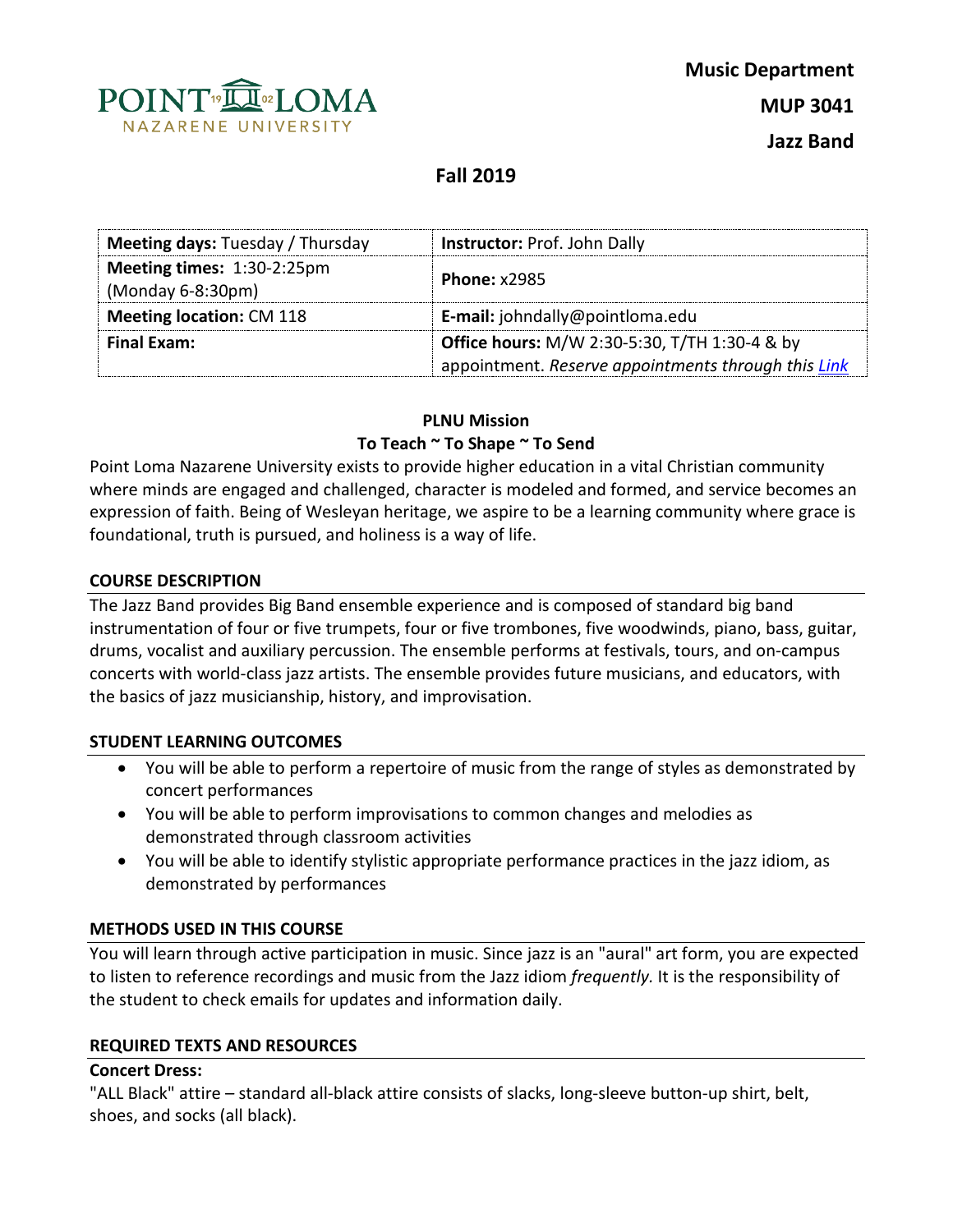"Business Jazz" – Consists of a suit or similar formal wear, with the goal of being an individual within a cohesive group. Dark suits and tie are the norm.

## **Music:**

The department provides music and folders. Please understand that you will be responsible for replacing any missing or damaged selections. Please have a pencil out at each rehearsal.

## **COURSE SCHEDULE**

*\*\*University scheduled rehearsals are 1:30-2:25 Tuesdays and Thursday. After the reading session, we will determine if rehearsals need to return to Mondays 6-8:30 due to conflicts.* 

*NOTE: Since we only meet once a week, we meet every Monday, regardless of school holidays.*

| Fall Semester - Jazz Band   |                                                                     |                      |  |  |
|-----------------------------|---------------------------------------------------------------------|----------------------|--|--|
| 9/3/2019                    | <b>Reading Session</b>                                              | $4-6pm$              |  |  |
| 9/5/2019                    | First T/TH Rehearsal**                                              | 1:30-2:25pm          |  |  |
| 9/9/2019                    | First Monday Rehearsal**                                            | 6-8:30pm             |  |  |
| 9/14/2019                   | <b>Retreat with Clinicians</b>                                      | 9:30am-3pm           |  |  |
| 10/11/2019                  | <b>Cultural Event with</b><br><b>Peter Sprague and Rebecca Jade</b> | 7:30pm (Call 5pm)    |  |  |
| 11/4/2019                   | Jazz Rehearsal in Crill Hall                                        | 6-8:30pm             |  |  |
| 11/8/2019                   | Jazz Soundcheck                                                     | 4-6pm                |  |  |
| 11/9/2019                   | Jazz Band Concert "Jazz at the Point"                               | 7:30pm (Check 5:30p) |  |  |
| 11/18/2019                  | Loma Live Rehearsal in Brown (Tent)                                 | $6-9$ pm             |  |  |
| 11/22/2019                  | <b>Loma Live Performance</b>                                        | 7:30pm (Check 4p)    |  |  |
| 11/23/2019                  | Homecoming Basketball Games!                                        | 6pm/8pm (Call 4:30p) |  |  |
| 12/10/2019                  | Christmas Jazz - TBD                                                | <b>TBA</b>           |  |  |
| Spring Semester - Jazz Band |                                                                     |                      |  |  |
| 1/14/2020                   | First Spring Rehearsal (Monday on<br>Tuesday)                       | 6-8:30pm             |  |  |
| 1/20/2020                   | MLK Rehearsal (We do rehearse)**                                    | 6-8:30pm             |  |  |
|                             | <b>Cultural Event TBA</b>                                           |                      |  |  |
| 2/8/2020                    | Spring Retreat - Band Room                                          | <b>TBD</b>           |  |  |
| 3/2/2020                    | <b>Combined Concert "2 not 1"</b>                                   | 7:30PM (Call 6pm)    |  |  |
| 3/18/2020                   | Jazz Rehearsal in Crill Hall                                        | 6-8:30pm             |  |  |
| 3/27/2020                   | <b>Dress Rehearsal in Crill</b>                                     | 4-6pm                |  |  |
| 3/28/2020                   | <b>Jazz at the Point Festival and Concert</b>                       | <b>ALL DAY</b>       |  |  |
| 4/25/2020                   | <b>Recording Prep Session (Tent)</b>                                | $1-3pm$              |  |  |
| 4/27/2020                   | <b>Recording Session in Crill TBD</b>                               | $5-9pm$              |  |  |
|                             |                                                                     |                      |  |  |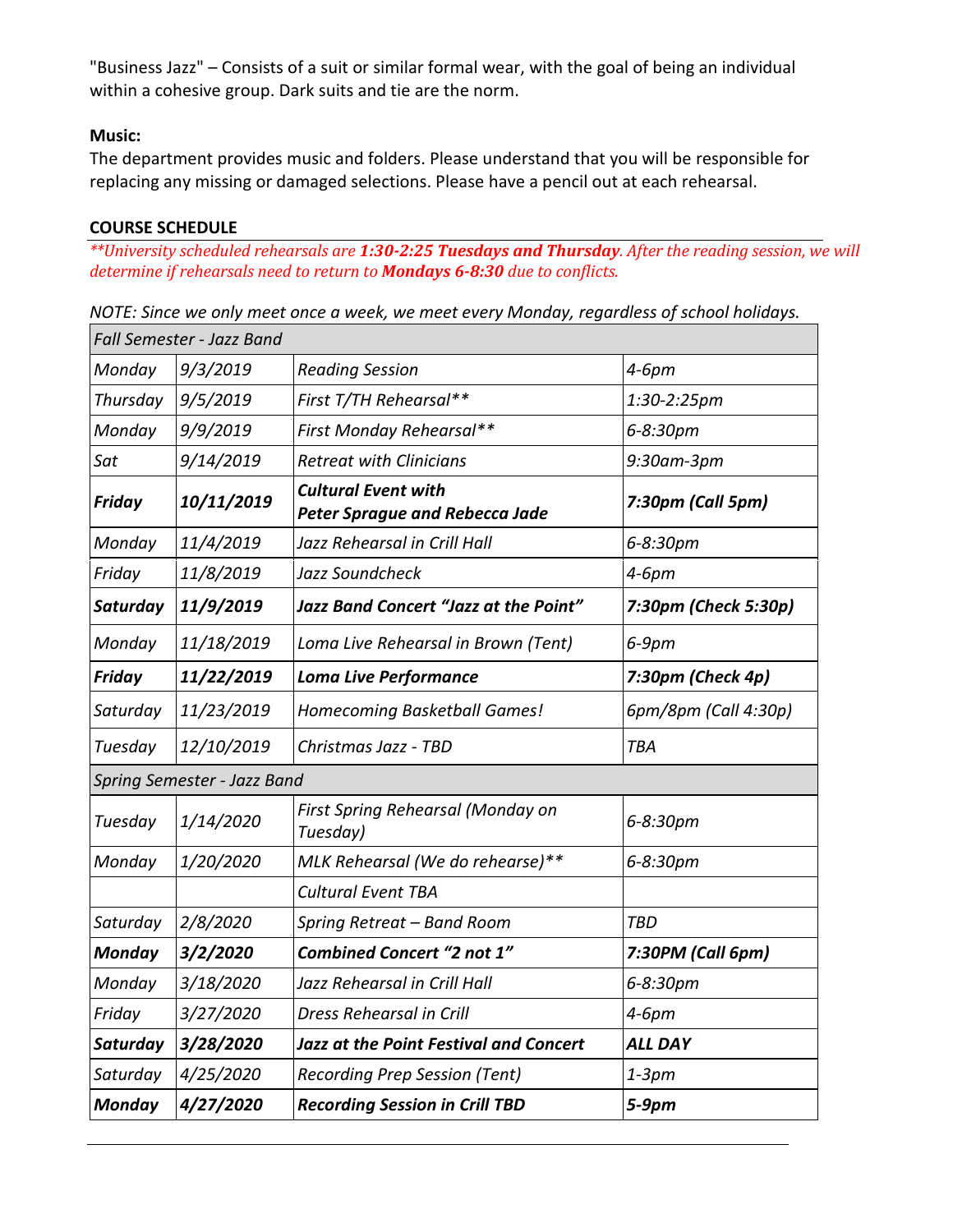## **SECTIONALS**

You are expected to meet as a section a minimum of one hour a week. Sectionals require **ALL MEMBERS** of the section be present to count toward the weekly requirement. The success of sectionals will determine the success of the ensemble. Section leaders will be assigned and expected to establish a specific time each week that ALL of the members can meet to work on assigned sections**.** 

## **ATTENDANCE PHILOSOPHY**

As a performance ensemble, you will be asked to commit to more than a traditional one-unit course. A lot of work is put into balancing the number of rehearsals and concerts we have in a semester. We depend on you to be at EVERY rehearsal on time and ready to play. The expectation is perfect attendance. Thus, we expect that you will not plan study groups, work, excursions, etc. during rehearsals.

## **ATTENDANCE AND PARTICIPATION (DEPT ADOPTED)**

Students will be advised each term of the schedule of specific ensemble performance obligations they are expected to meet; missing a scheduled performance will result in 1-3 full grades lower *(see Attendance/Participation Policy below).* It is expected that the ensemble performances will take precedence over outside commitments. Students may only petition an absence penalty for circumstances that are beyond their control such as sickness and personal family matters. It is expected that the student will communicate circumstances immediately.

1. Ensemble grades are based on attendance, attitude, and achievement. Students are required and expected to perform to the utmost of their ability, displaying a professional attitude in rehearsals and concerts.

2. Absences due to illness or of a personal nature should be cleared with the conductor of your assigned ensemble. Requests due to personal injury must be accompanied by medical documentation. Timely reporting will help students to avoid penalties due to absence from rehearsals or concerts.

3. At their discretion, conductors may excuse students from rehearsals or concerts for PLNU activities.

4. At their discretion, conductors will have a choice of lowering up to three full grade for missing a performance event. For example, a missed performance for service club may only be docked by one grade while a spring concert would bring a grade down by three full letter grades.

5. Failure to meet the basic guidelines above may result in a student forfeiting their scholarship.

This policy above, instituted by the PLNU Music Department states the minimum requirement for all courses. Individual professors **do not** have the option of establishing a more lenient policy; they may, however, establish a more rigorous policy, which is to be described in their course syllabus. See [Academic Policies](http://www.pointloma.edu/experience/academics/catalogs/undergraduate-catalog/point-loma-education/academic-policies) in the undergrad student catalog for information on withdraws and drops.

## **PLNU ATTENDANCE AND PARTICIPATION POLICY**

Regular and punctual attendance at all classes is considered essential to optimum academic achievement. If the student is absent from more than 10 percent of class meetings (three sessions), the faculty member can file a written report, which may result in de-enrollment. If the absences exceed 20 percent (six sessions), the student may be de-enrolled without notice until the university drop date or, after that date, receive the appropriate grade for their work and participation. See [Academic Policies](http://catalog.pointloma.edu/content.php?catoid=18&navoid=1278) in the Undergraduate Academic Catalog.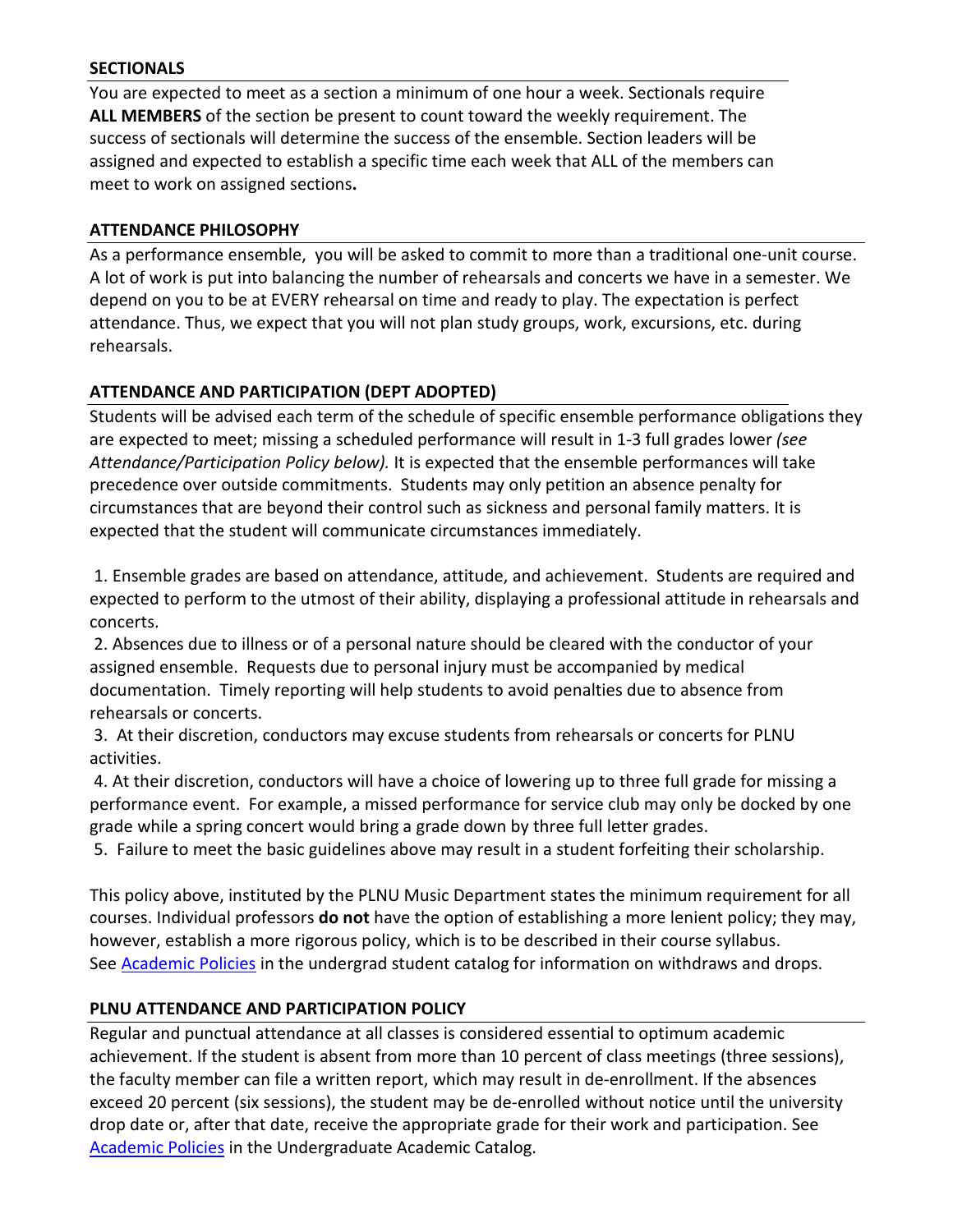## **ASSESSMENT AND GRADING**

Two percent will be deducted for each unexcused tardy. Six percent will be deducted for each unexcused absence from rehearsal. Students are to notify me before an absence or tardy occurs so that the absence/tardy can be excused. There will be no penalty for excused absences or tardies.

| Attendance and Participation   70% |     |
|------------------------------------|-----|
| Practical Assignments              | 30% |

#### **CELL PHONE POLICY**

Cell phones distract both you and the students around you. Since music rehearsals require full attention throughout, cell phones need to be put away. For each infraction, 4% will be deducted from your final grade.

#### **PRIVATE LESSONS**

*One of the best ways to become a better player is to be actively involved in a private studio. Although music majors/minors, scholarship recipients, and performance award recipients may be required to take lessons; I encourage all students to consider joining a studio regardless of your major. If you have room in your schedule, lessons are a great deal. If your schedule reads "MUA000 audition first week" you have a holding line that has you pat for lessons. You will need to drop that class and add the correct number for your lessons.*

| <b>Adjunct Name</b>  | <b>Email</b>             | Phone        | Instrument(s)                 |
|----------------------|--------------------------|--------------|-------------------------------|
| Mark Shannon         | spfmarcato@aol.com       | 415-786 6094 | Sax, Clarinet                 |
| John Wilds           | trombacelt@aol.com       | 619-696-9324 | Trumpet                       |
| Brian O'Donnell      | trombone.brian@gmail.com | 760-420-5409 | Trombone / Euphonium          |
| lan Cler             | icler@pointloma.edu      |              | Guitar                        |
| Andy Watkins         | andwat82@gmail.com       | 773-458-0627 | <b>Drumset and Percussion</b> |
| <b>Bob Mangnuson</b> | bobmagnusson@cox.net     |              | <b>Bass</b>                   |

*It is your responsibility to contact the appropriate instructor immediately.* 

#### **USE OF TECHNOLOGY**

Point Loma Nazarene University encourages the use of technology for learning, communication, and collaboration. It is each student's responsibility to check his or her PLNU email daily.

#### **CELL PHONE POLICY**

Cell phones distract both you and the students around you. Since music rehearsals require full attention throughout, cell phones need to be put away. For each infraction, 4% will be deducted from your final grade.

#### **INSTRUCTOR AVAILABILITY**

Reserve appointments through this [Link.](https://calendar.google.com/calendar/selfsched?sstoken=UUN4aU05Zlc5WDktfGRlZmF1bHR8ODVlM2NmMzE1Yzc4Njg2NmFjMGQwMDVjNDc2NTljNmM) I also have an open-door policy. If you drop by my office and I am available, please come in.